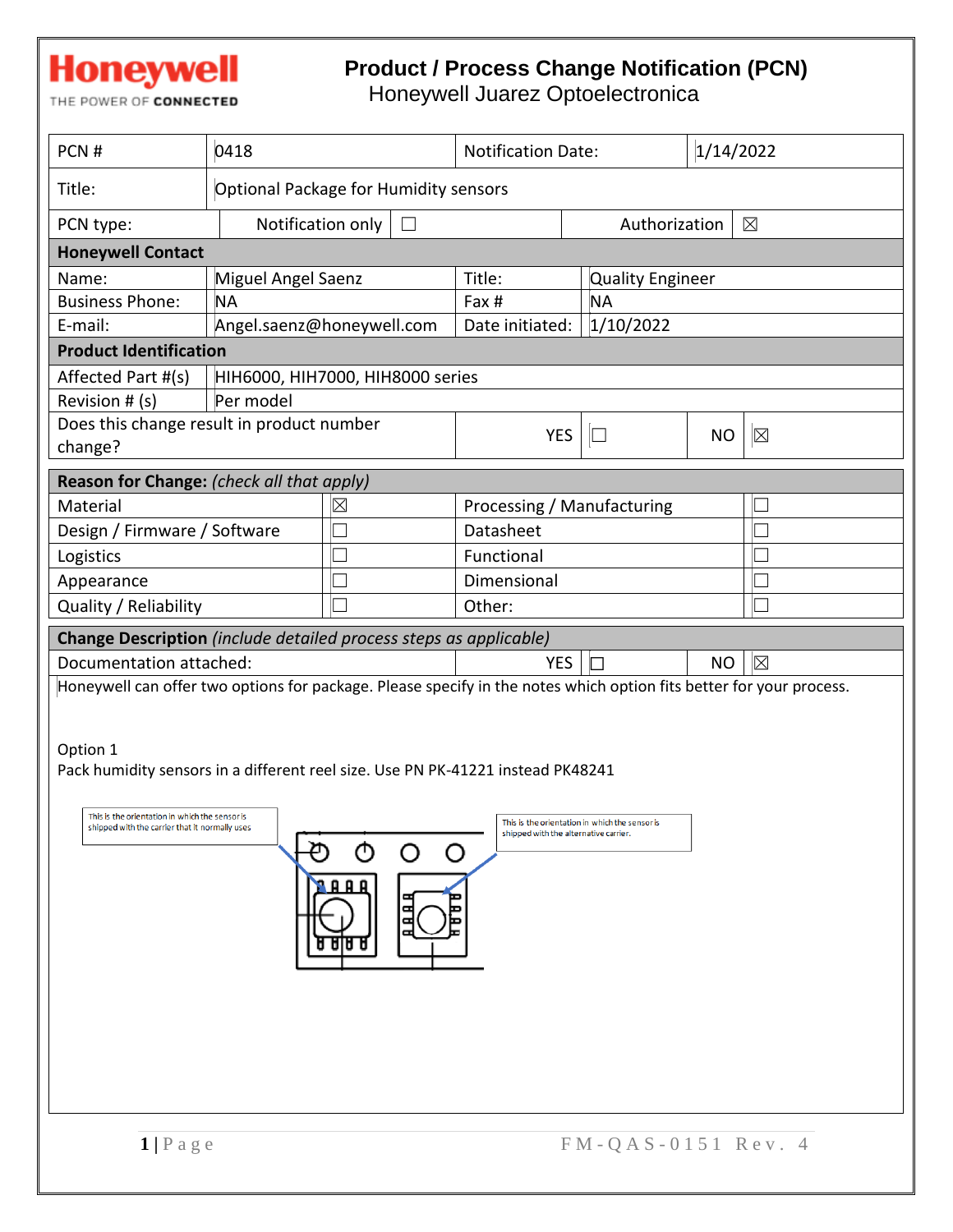

| <b>Results Qualification Plan</b>        |           |  |                       |            |  |                               |             |  |
|------------------------------------------|-----------|--|-----------------------|------------|--|-------------------------------|-------------|--|
| Documentation attached:                  |           |  |                       | <b>YES</b> |  | NO                            | $\boxtimes$ |  |
| Samples:                                 | Available |  | Will be<br>available: |            |  | $\boxtimes$<br>Not Applicable |             |  |
| Sample availability date:  <br><b>NA</b> |           |  |                       |            |  |                               |             |  |
|                                          |           |  |                       |            |  |                               |             |  |

**Customer Acknowledgement & Disposition (applicable for AUTHORIZATION PCN type only)**

Honeywell requests that you acknowledge receipt of this change notification and provide your written authorization. Please sign and e-mail to [ana.rosales@honeywell.com](mailto:ana.rosales@honeywell.com) and contact listed above.